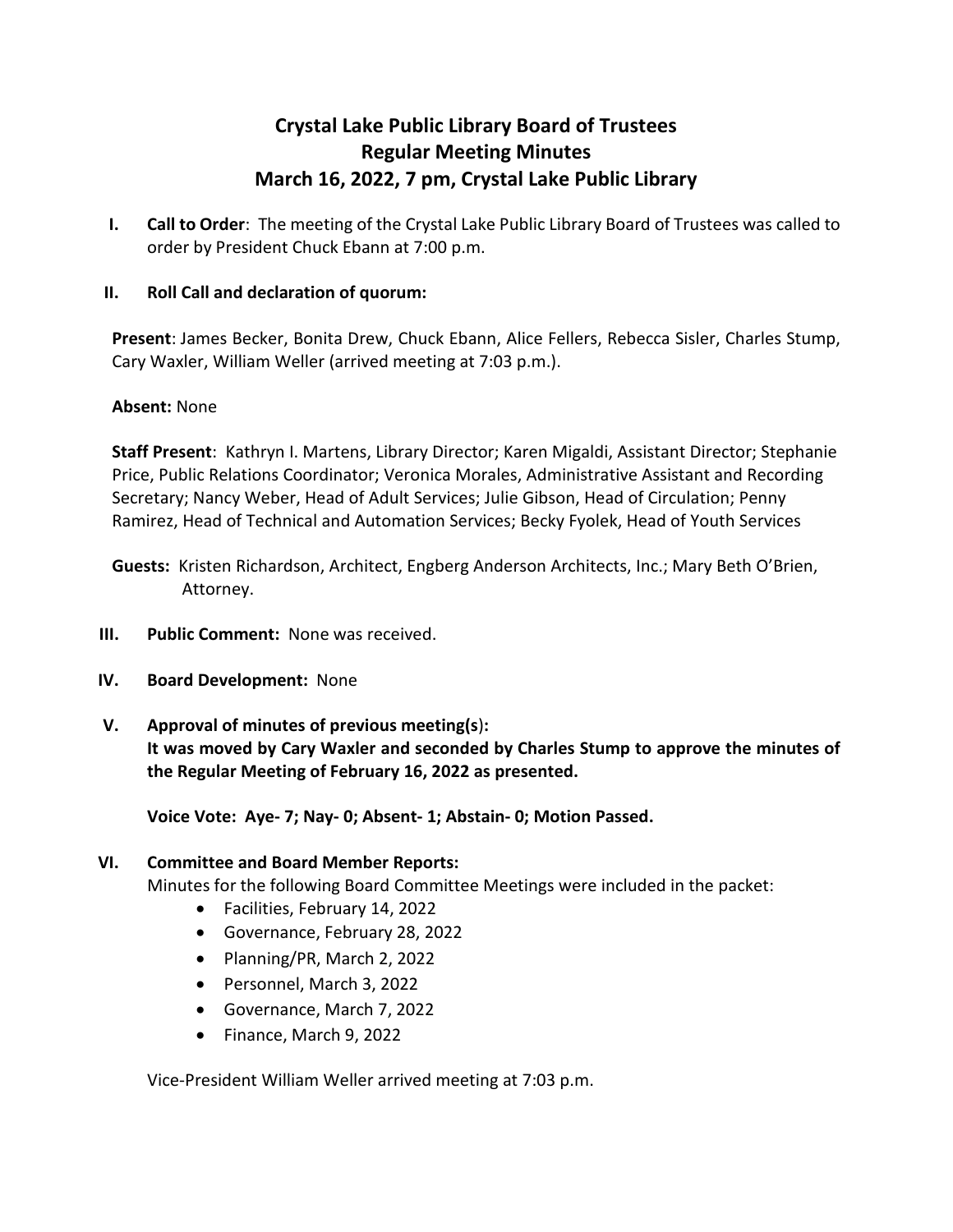Trustee Drew reported that the Planning/PR Committee is planning a public Farewell Reception for Library Director Kathryn I. Martens that would take place on Sunday, May 15, 2022 from 2-4 p.m. in the Adult Services area of the Library; the public will be informed of this opportunity in the May/June Beacon. Trustee Drew also reported that the Personnel Committee is coordinating 1) box lunches for CLPL Staff to celebrate Library Workers' Day on Tuesday, April 5<sup>th</sup>, 2022, during National Library Week, and 2) the annual staff recognition event for 5, 10, 15… year anniversaries on Friday, June 3, 2022.

The time shown in the header for the Finance Committee Meeting minutes from the March 9, 2022 meeting needs to be corrected from 7:00 pm to 6:00 pm.

Trustee Stump attended the "ILA Trustee Forum Workshop: So what's the job and how do I do it?" presented by Amanda E. Standerfer. Kudos to Library Director Kathryn I. Martens and the Library Board for doing an amazing job keeping up with the latest library trends. Trustee Stump shared the handouts from the workshop with the Library Board.

**VII. Financial Reports: It was moved by Charles Stump and seconded by Cary Waxler to approve the FY 21/22 Financial Report as of February 28, 2022.**

**Voice Vote: Aye- 8; Nay- 0; Absent- 0; Abstain- 0; Motion Passed.** 

**VIII. Approval of Disbursements: It was moved by James Becker and seconded by Rebecca Sislerto approve the Regular Disbursementsfor March 2022 in the amount of \$396,818.07, as follows:**

| <b>FUND</b>                      | <b>TOTAL</b> |
|----------------------------------|--------------|
| <b>OPERATING</b>                 | 124,594.33   |
|                                  | 196,879.69   |
| <b>IMRF/FICA</b>                 | 36,857.89    |
| <b>CONSTRUCTION &amp; REPAIR</b> | 7,362.48     |
| PER CAPITA GRANT                 | 19,091.17    |
|                                  | (129.99)     |
| <b>SPECIAL RESERVE</b>           | 12,162.50    |
| <b>GRAND TOTAL</b>               | \$396,818.07 |

**ROLL CALL:**

**Aye: James Becker, Chuck Ebann, Bonita Drew, Alice Fellers, Rebecca Sisler, Charles Stump, Cary Waxler, William Weller Absent: None Nay: None Abstain: None Motion Passed**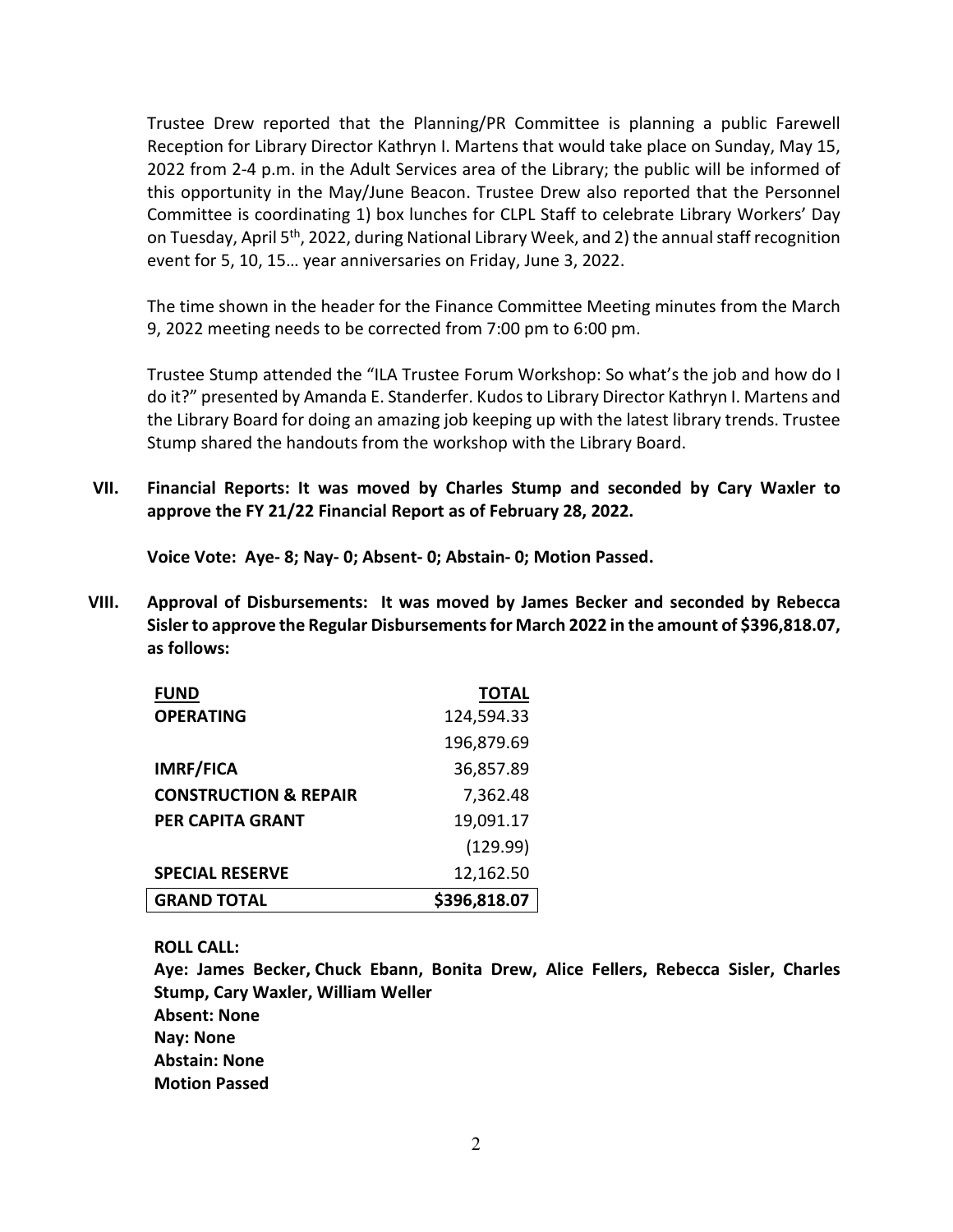- **IX. Communications:** None
- **X. Board Action**
	- **A. Farewell Reception – recommendation from Planning/PR Committee It was moved by Rebecca Sisler and seconded by William Weller to approve the recommendation from the Planning/PR Committee that the Library Board host a public Farewell Reception for our Library Director on Sunday, May 15, 2022, 2-4 p.m.**

**Voice Vote: Aye- 8; Nay- 0; Absent- 0; Abstain- 0; Motion Passed.** 

**B. FY 22/23 merit increases – recommendation from Personnel Committee It was moved by William Weller and seconded by Charles Stump to approve the recommendation from the Personnel Committee to establish FY 22/23 merit increases at 2.5% for Meets Requirements, 3% for More than Meets Requirements, and 3.5% for Exceeds Requirements effective May 1, 2022 (beginning of the first full payroll in FY 22/23).**

**Voice Vote: Aye- 8; Nay- 0; Absent- 0; Abstain- 0; Motion Passed.** 

**C. Circulation Policy – revised – recommendation from Governance Committee It was moved by Bonita Drew and seconded by Cary Waxler to approve the revised CLPL Circulation Policy recommended by the Governance Committee as amended.**

**Voice Vote: Aye- 8; Nay- 0; Absent- 0; Abstain- 0; Motion Passed.** 

**D. Interlibrary Loan Policy – revised – recommendation from Governance Committee It was moved by Cary Waxler and seconded by William Weller to approve the revised CLPL Interlibrary Loan Policy as recommended by the Governance Committee.**

**Voice Vote: Aye- 8; Nay- 0; Absent- 0; Abstain- 0; Motion Passed.** 

**E. Privacy & Confidentiality Policy – revised – recommendation from Governance Committee It was moved by Charlie Stump and seconded by Rebecca Sisler to approve the revised Privacy and Confidentiality Policy as recommended by the Governance Committee.**

**Voice Vote: Aye- 8; Nay- 0; Absent- 0; Abstain- 0; Motion Passed.**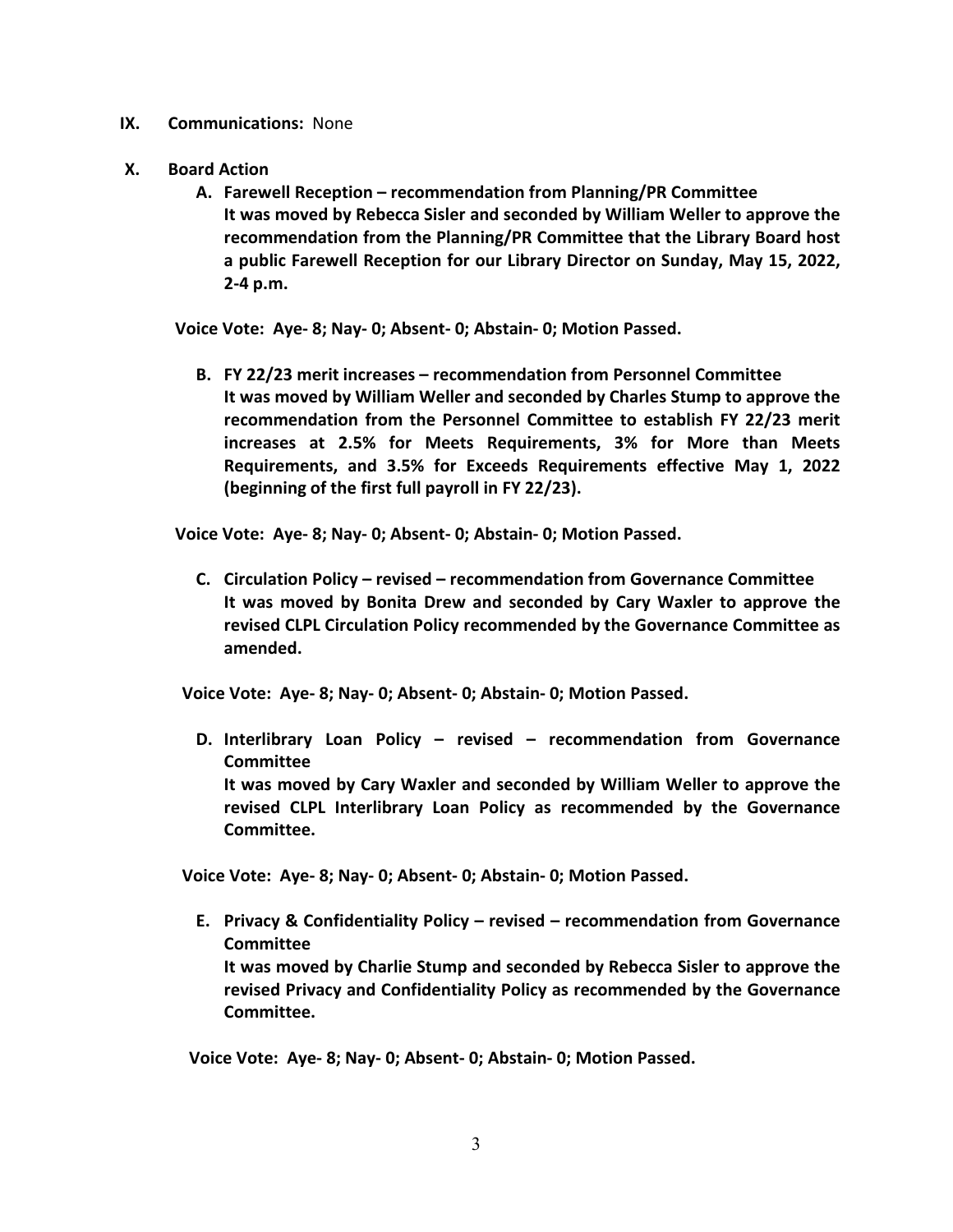- **F. Investment Ladder – recommendation from the Finance Committee** Trustee Fellers explained the Investment Ladder. The Library Board discussed and the consensus was to move forward with the ladder investment strategy.
- **G. Landscape Maintenance contract for 2022 – Facilities Committee recommendation It was moved by Bonita Drew and seconded by Charles Stump to hire Tonkin Landscape, Inc. for the 2022 season for the per occurrence fees specified in the proposal.**

## **ROLL CALL:**

**Aye: James Becker, Chuck Ebann, Bonita Drew, Alice Fellers, Rebecca Sisler, Charles Stump, Cary Waxler, William Weller Absent: None Nay: None Abstain: None Motion Passed**

- **H. Condenser replacement bid award – Facilities Committee recommendation It was moved by Cary Waxler and seconded by Charles Stump to:**
	- **1) Move to award the contract to replace the condenser unit for the 1995 addition to C. Acitelli for the base bid amount of \$160,000.**
	- **2) Move to approve an owner contingency of \$16,000 to cover coordination procedures, unforeseen conditions and general project modifications to be managed by Library Staff and the Facilities Committee.**
	- **3) Move to authorize Library Staff to work with Engberg Anderson and the Library's attorney to develop appropriate contract documents.**
	- **4) Move to authorize the Library Board President to execute final versions of the contract documents.**

## **ROLL CALL:**

**Aye: James Becker, Chuck Ebann, Bonita Drew, Alice Fellers, Rebecca Sisler, Charles Stump, Cary Waxler, William Weller Absent: None Nay: None Abstain: None Motion Passed**

## **I. Construction Manager – Facilities Committee recommendation**

The Facilities Committee interviewed three Construction Managers at their Monday, March 14, 2022 meeting. The Library Board discussed the information presented and consensus was to move forward with working out an agreement, vetted by the Library's attorney, to bring back to the Board for approval at the April meeting.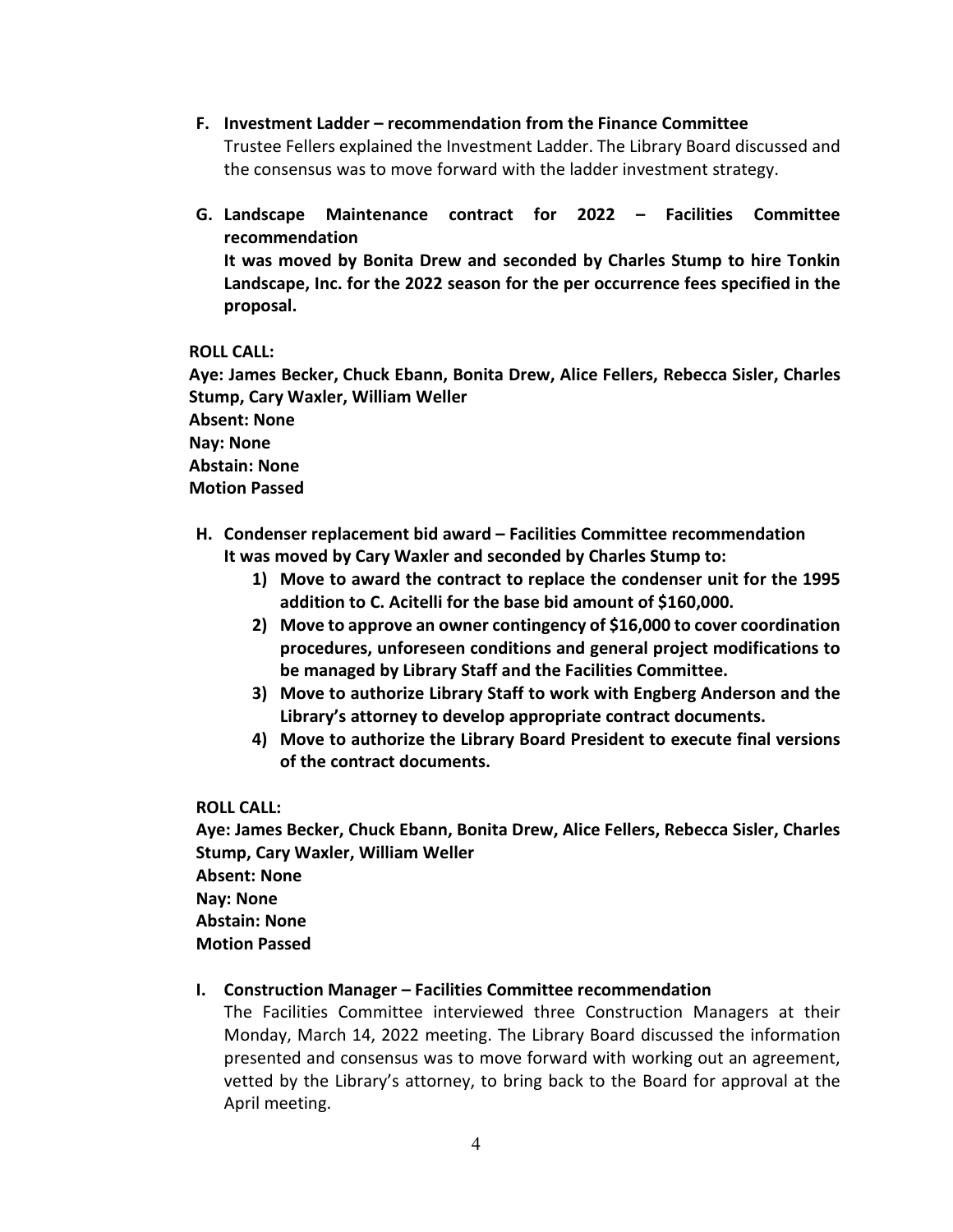#### **XI. Board discussion**

Board President Ebann commented on the pictures of our Library featured on page 10 and 11 of the *ILA REPORTER* March 2022 edition.

**XII. Staff Reports:** Written reports from Adult Services, Circulation, IT/Technical Services, Public Relations, Youth Services, Library Lovers Expedition 2022 Final Report and the February statistical report were included in the packet. Trustee Waxler mentioned he is pleased to see the how the AMH helped keep the fun and mystery in the "Blind Date with a Book" program.

#### **XIII. Executive Session**

**It was moved by James Becker and seconded by Charles Stump to go into Executive Session at 7:49 p.m. for the purposes of discussing personnel [5 ILCS 120/2(c)(1)], potential litigation [5 ILCS 120/2(c)(11), and discussion of minutes [5ILCS120/2(c)(21) and to invite Kathryn I. Martens, Library Director, Karen Migaldi, Assistant Director, and Mary Beth O'Brien to attend.**

## **ROLL CALL:**

**Aye: James Becker, Chuck Ebann, Bonita Drew, Alice Fellers, Rebecca Sisler, Charles Stump, Cary Waxler, William Weller Absent: None Nay: None Abstain: None Motion Passed**

The Board returned to regular session at 8:34 pm

## **XIV. Actions related to the Executive Session discussions**

**It was moved by William Weller and seconded by James Becker to approve release of the following Executive Session minutes and destruction of the recordings 18 months after the date of the recorded meeting: January 17, 2018, May 16, 2018, and May 15, 2019.**

## **Voice Vote: Aye- 8; Nay- 0; Absent- 0; Abstain- 0; Motion Passed.**

Chuck Ebann reported that he provided Mayor Haleblian the Governance Committee's input from the board candidate interviews conducted on February 28, 2022. Mayor Haleblian thanked the Board for their input and plans to make an appointment soon.